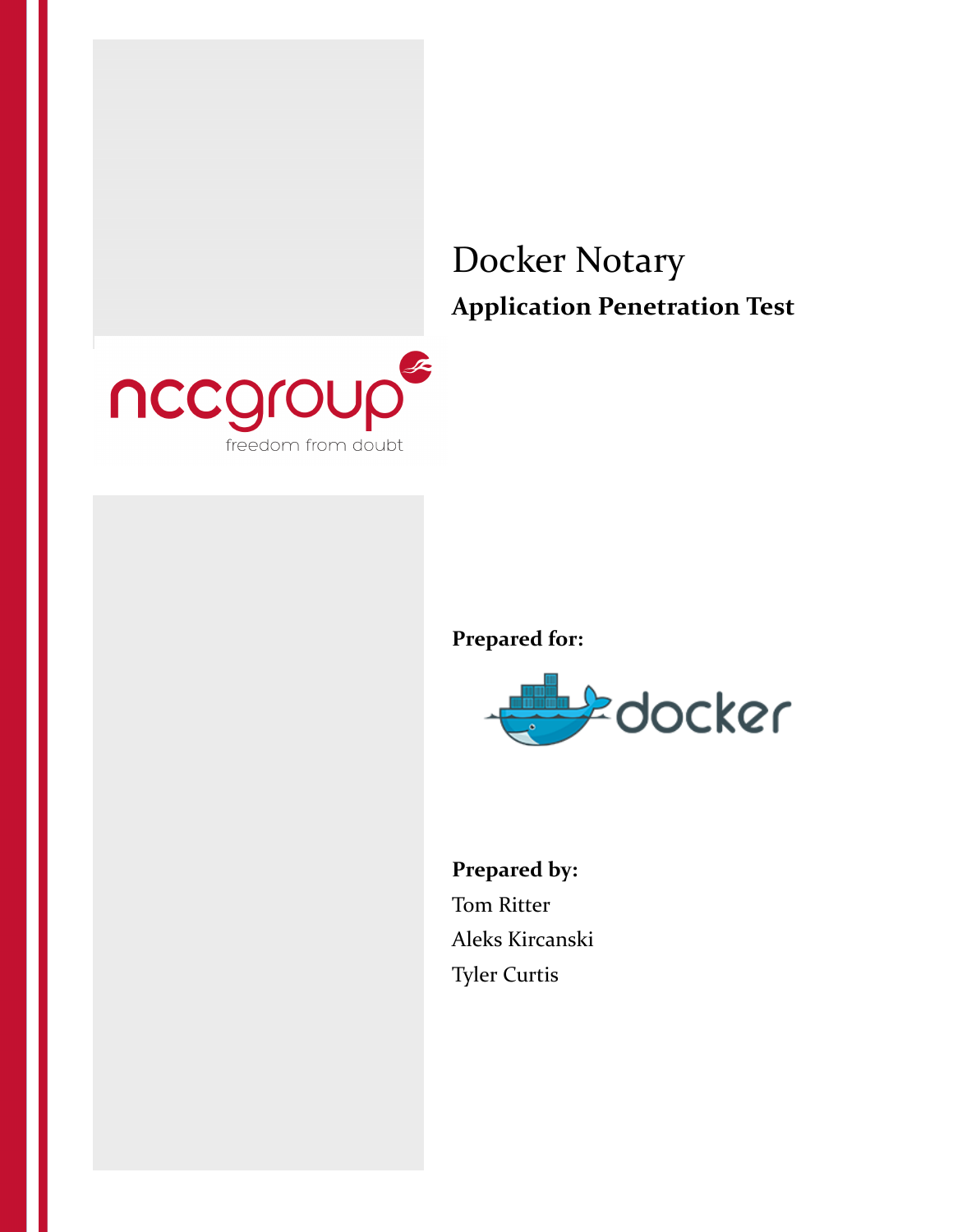

©2015, NCC Group, Inc.

Prepared by NCC Group, Inc. for Docker. Portions of this document and the templates used in its production are the property of NCC Group, Inc. and can not be copied without permission.

While precautions have been taken in the preparation of this document, NCC Group, Inc, the publisher, and the author(s) assume no responsibility for errors, omissions, or for damages resulting from the use of the information contained herein. Use of NCC Group services does not guarantee the security of a system, or that computer intrusions will not occur.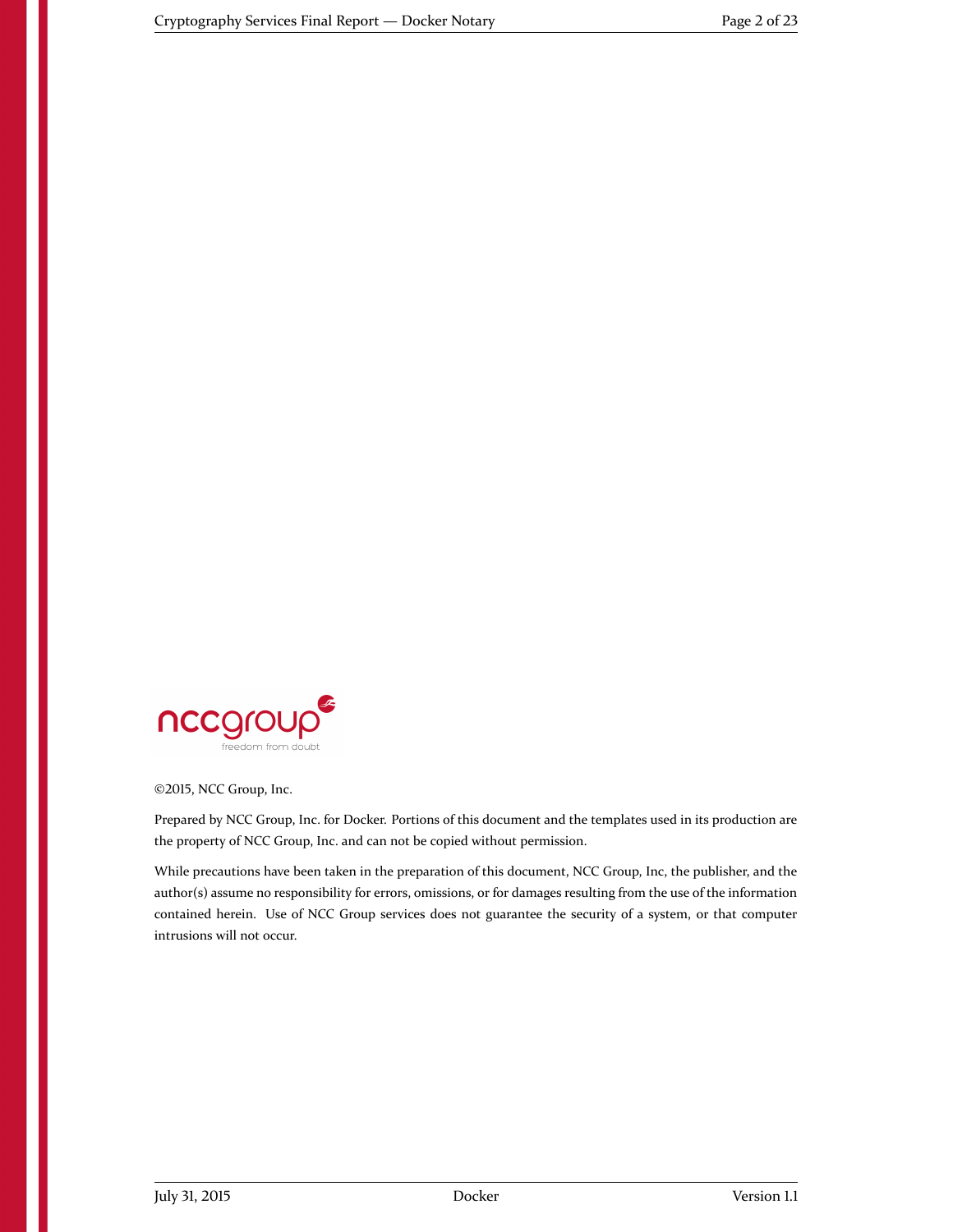# **Table of Contents**

| 1            |     | $\overline{\mathbf{4}}$ |
|--------------|-----|-------------------------|
|              | 1.1 | 5                       |
|              | 1.2 | 6                       |
|              | 1.3 | 6                       |
|              | 1.4 | 7                       |
| $\mathbf{2}$ |     | 8                       |
|              | 2.1 | 8                       |
|              | 2.2 | 9                       |
| 3            |     | 10                      |
|              | 3.1 | 10                      |
|              | 3.2 | 12                      |
|              | 3.3 | 13                      |
|              |     | 21                      |
|              |     | 21                      |
|              | A.1 | 21                      |
|              | A.2 | 21                      |
|              |     |                         |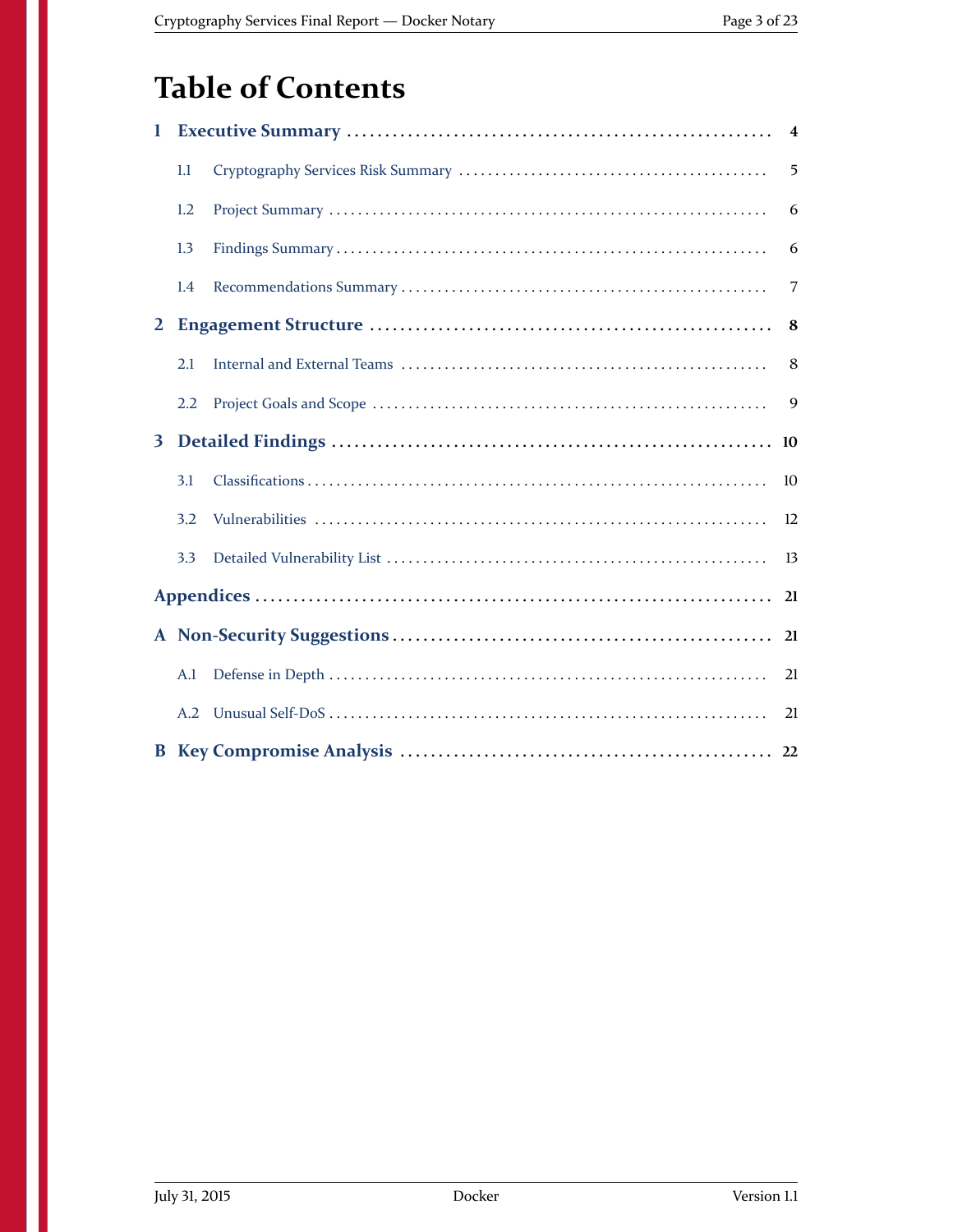# <span id="page-3-0"></span>**1 Executive Summary**

# docker

| <b>Application Summary</b> |                                     |
|----------------------------|-------------------------------------|
| <b>Application Name</b>    | Notary                              |
| <b>Application Version</b> | 1.0                                 |
| <b>Application Type</b>    | Go                                  |
| <b>Engagement Summary</b>  |                                     |
| Dates                      | July 27, 2015 - July 31, 2015       |
| Consultants Engaged        | 3                                   |
| Total Engagement Effort    | 3 person-weeks                      |
| Engagement Type            | <b>Application Penetration Test</b> |
| <b>Testing Methodology</b> | White Box                           |
|                            |                                     |
|                            |                                     |

#### **Vulnerability Summary**

| Total High severity issues          |  |
|-------------------------------------|--|
| Total Medium severity issues        |  |
| Total Low severity issues           |  |
| Total Informational severity issues |  |
| Total vulnerabilities identified:   |  |

See [section 3.1 on page 10](#page-9-1) for descriptions of these classifications.

| Category Breakdown:  |   |
|----------------------|---|
| Access Controls      | O |
| Auditing and Logging | 0 |
| Authentication       |   |
| Configuration        |   |
| Cryptography         |   |
| Data Exposure        | З |
| Data Validation      | 0 |
| Denial of Service    |   |
| Error Reporting      |   |
| Patching             | 0 |
| Session Management   | 0 |
| Timing               |   |
|                      |   |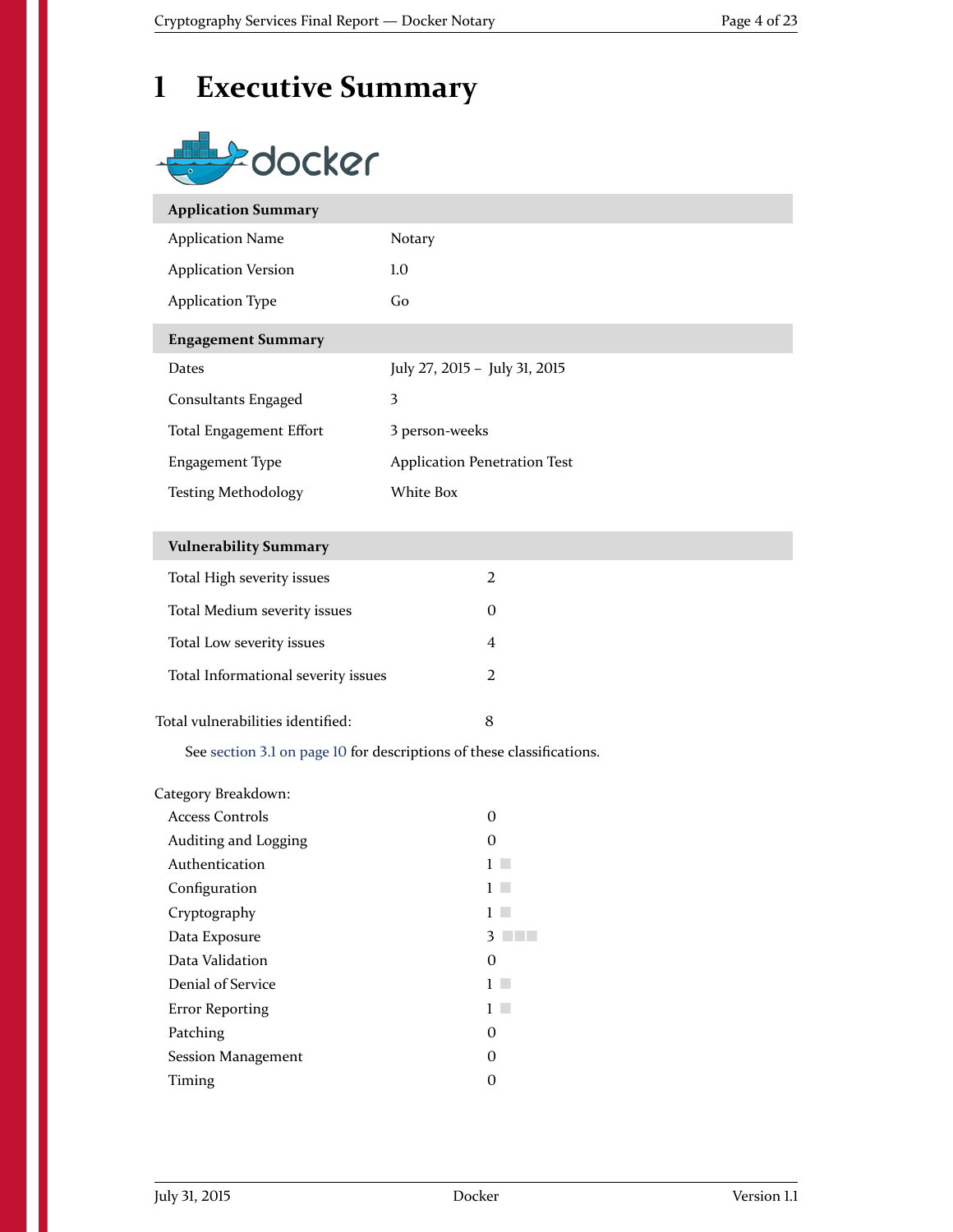## <span id="page-4-0"></span>**1.1 Cryptography Services Risk Summary**

The Cryptography Services (CS) Risk Summary chart evaluates vulnerabilities according to business risk. The impact of the vulnerability increases towards the bottom of the chart. The sophistication required for an attacker to find and exploit the flaw decreases towards the left of the chart. The closer a vulnerability is to the chart origin, the greater the business risk.

- HSM PIN supplied via command line
- Notary Signer server lacks authentication

• Temporary access to Timestamp, Snapshot, or Targets key enables persistent lockout

> • Compromise of Authority Keys allows extended freeze/compromise

• Secret data not zeroed after use

• Signature algorithm not matched to key

**Attack Sophistication** *Simple Difficult*

**Business Risk** *Low* **Business Risk** 

*High*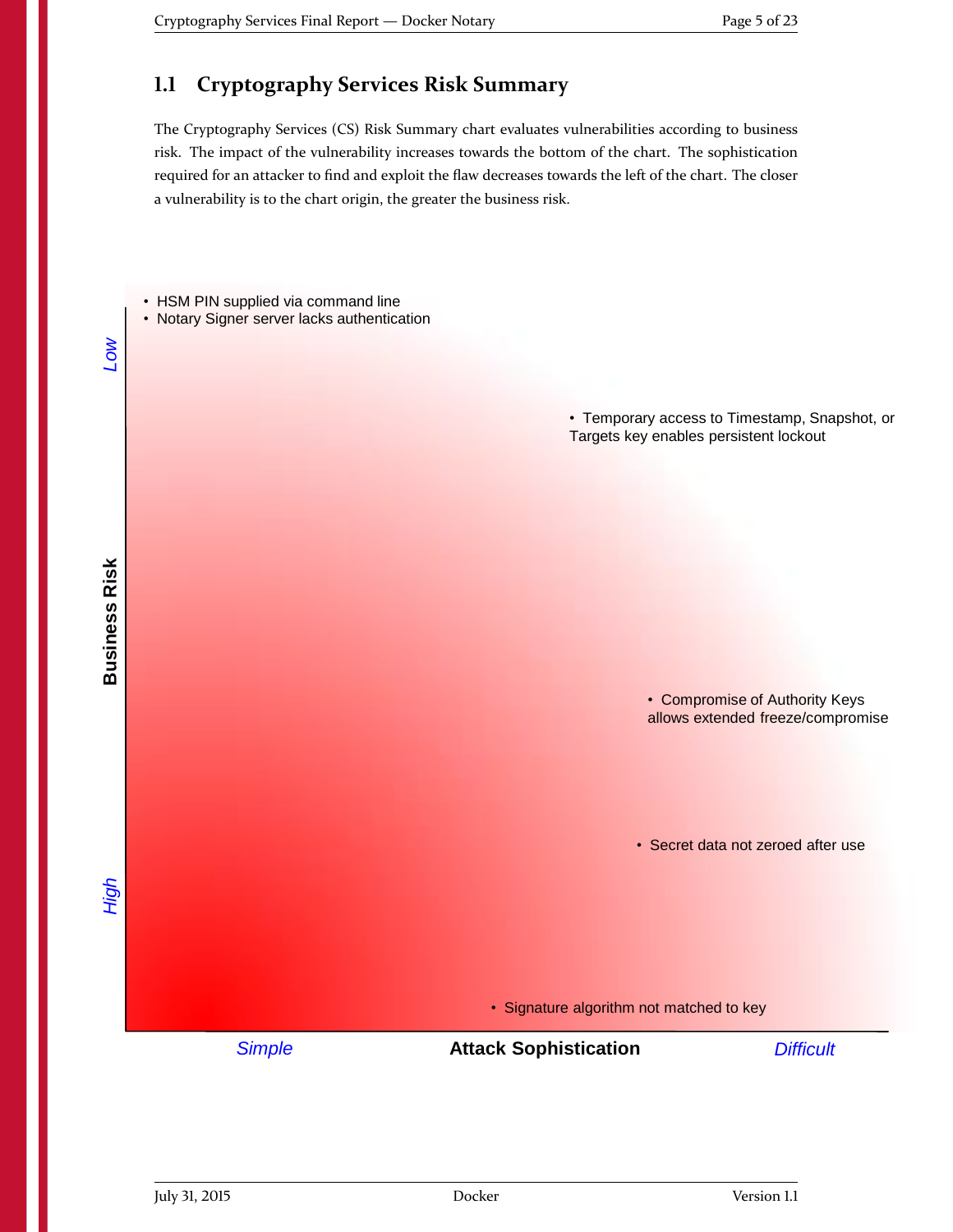#### <span id="page-5-0"></span>**1.2 Project Summary**

Docker engaged NCC Group to perform a review of the Notary system. Notary is a new, fully opensource solution for signing Docker images. Notary allows publishers to manage and sign their own images, using keys that they manage. NCC Group's Cryptography Services ("CS") reviewed the security of Notary's cryptographic and application aspects. The engagement began on July 27, 2015 and concluded on July 31, 2015. Three consultants worked on the project during one calendar week. In addition, one intern assisted the project. The following core items were looked into:

- Notary Client/Server
- Notary Signer
- The Update Framework's (TUF) use within Notary

The efforts CS provided during this review should not be considered a comprehensive review of the complete Notary system. Due to the complexity of the TUF library and its use within Notary, the time allotted did not allow an exhaustive review. The area of least review was the user's interaction with the notary client application, while the area that received the most was the gotuf library.

CS reviewed the Notary framework for TUF specific issues, general cryptographic concerns and potential vulnerabilities common for client/server applications. The review of notary and the gotuf library were primarily performed through source code review.

#### <span id="page-5-1"></span>**1.3 Findings Summary**

In the gotuf library, the finding with the most impact was a signature confusion attack listed in [find](#page-12-1)[ing 1 on page 13.](#page-12-1) This could allow an attacker to forge signatures by tricking a client into interpreting one encryption algorithm's key as another algorithm's key. For instance, if a RSA-PSS key is misinterpreted as an ed25519 key, the attacker may be able to perform the Elliptic Curve Discrete Log algorithm to recover the private key corresponding to this (weak) ed25519 key, and sign documents with it.

The other findings in the gotuf library relate to conditions that occur if one or more of the authority keys is compromised. In [finding 3 on page 15,](#page-14-0) a scenario in which an attacker who compromises the Timestamp Authority key and signs a document with a version number that is excessively high is discussed. It is shown that such an attacker who has stolen an authority key can lock the user out from updating as the version number cannot be exceeded. A lack of expiry verification on the root keys is reported in [finding 2 on page 14.](#page-13-0) This allows an attacker who manages to compromise the Timestamp, Snapshot and Target Keys to continue to operate the repository as per usual and add malicious files.

As shown in [finding 4 on page 16,](#page-15-0) there is a lack of authentication in the Notary Signer service. An attacker who is able to access the Notary Signer network can perform arbitrary signatures with arbitrary keys stored in the database as well as remove and add new keys.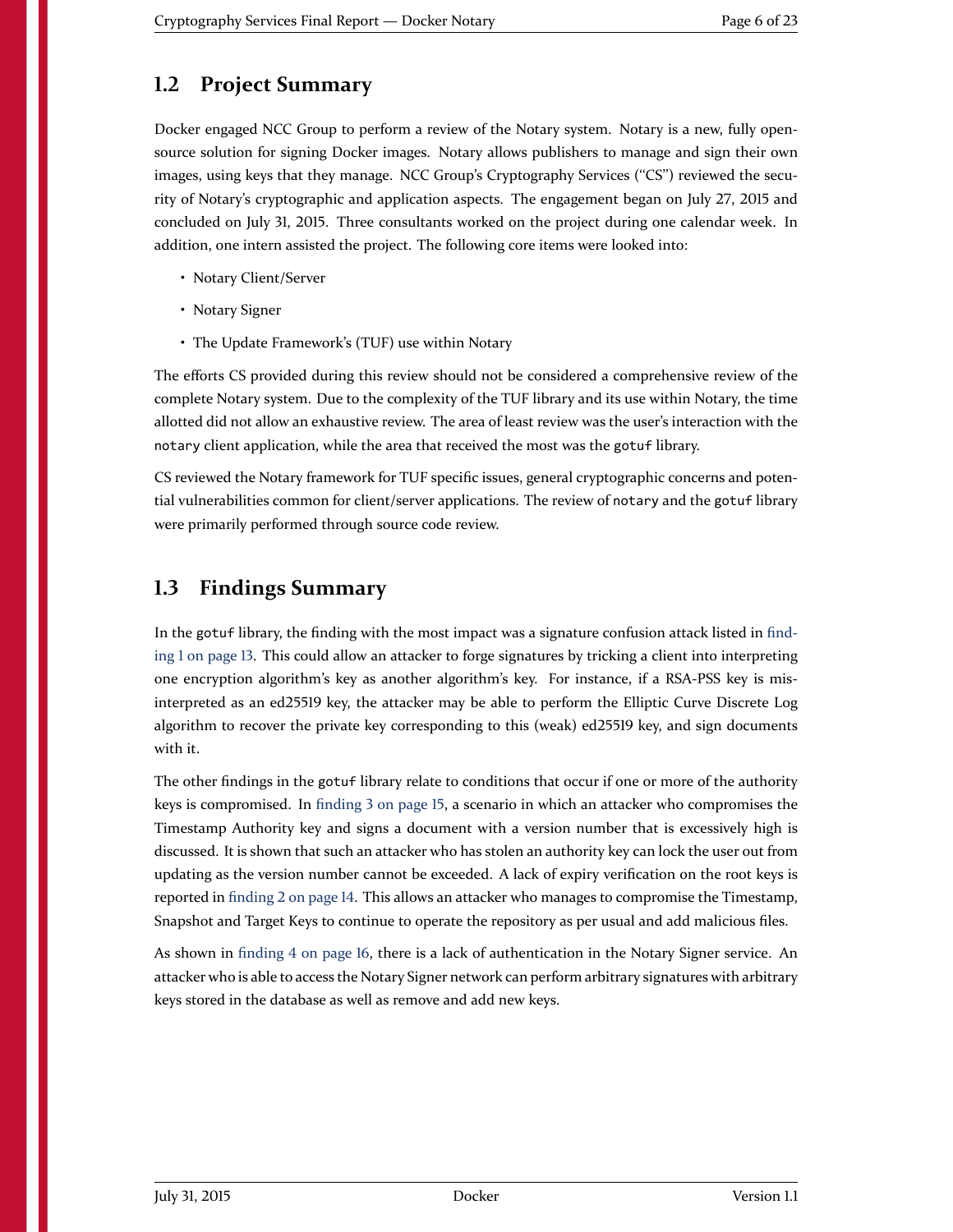## <span id="page-6-0"></span>**1.4 Recommendations Summary**

#### **Short Term**

Short term recommendations are meant to be relatively easy actions to execute, such as configuration changes or file deletions that resolve security vulnerabilities. These may also include more difficult actions that should be taken immediately to resolve high-risk vulnerabilities. This area is a summary of short term recommendations; additional recommendations can be found in the vulnerabilities section.

**Deprecate and document use of Prefix Hashes.** [Prefixes hashes may inadvertently open new folders](#page-6-1) [up to control by unauthorized persons, if the folder added happens to contain a hash prefix that another](#page-6-1) [role is authorized for. This model makes it extremely dangerous to use prefix hashes if folders are](#page-6-1) [expected to be added to a hierarchy in the future.](#page-6-1)

**Add authentication to the Notary Server.** [Even though the Notary Signer is meant to be behind](#page-6-1) [firewalls and only accessible from the Notary Server host, different deployments of the Notary system](#page-6-1) [may not respect this. Require strong authentication tokens when executing the Notary Signer API](#page-6-1) [functions.](#page-6-1)

#### <span id="page-6-1"></span>**Long Term**

Long term recommendations are more complex and systematic changes that should be taken to secure the system. These may include significant changes to the architecture or code and may therefore require in-depth planning, complex testing, significant development time, or changes to the user experience that require retraining.

<span id="page-6-2"></span>**[Specify the maximum expiry time allowed for each key in the root document.](#page-6-2)** This will limit the [impact of a compromise of any individual key to this maximum expiry date.](#page-6-2)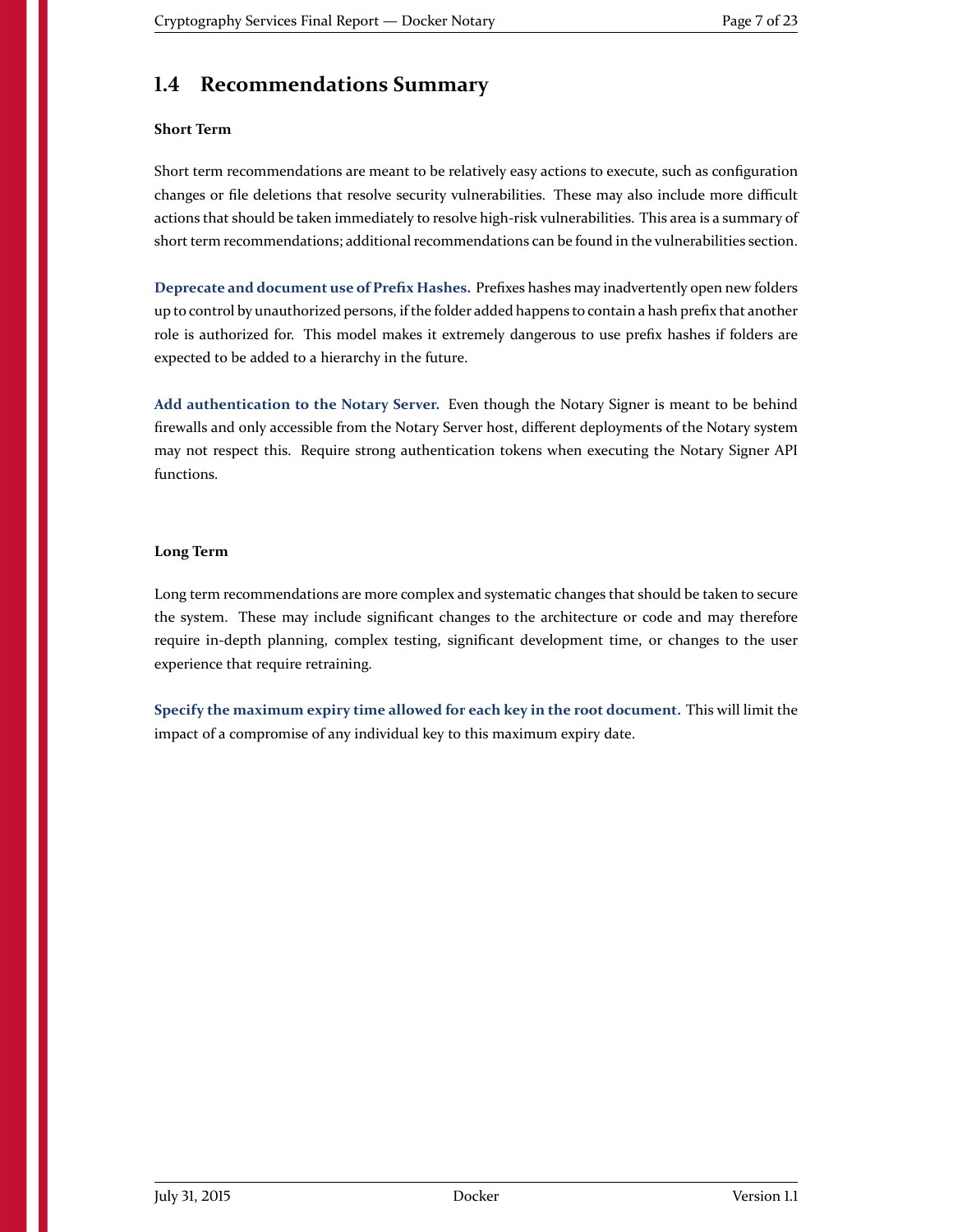## <span id="page-7-0"></span>**2 Engagement Structure**

### <span id="page-7-1"></span>**2.1 Internal and External Teams**

The Cryptography Services team has the following primary members:

- Tom Ritter Security Consultant
- Aleks Kircanski Security Consultant
- Tyler Curtis Security Consultant
- Nik Kinkel Security Consultant

The Docker team has the following primary members:

- Nathan McCauley Docker
- Diogo Mónica Docker
- David Lawrence Docker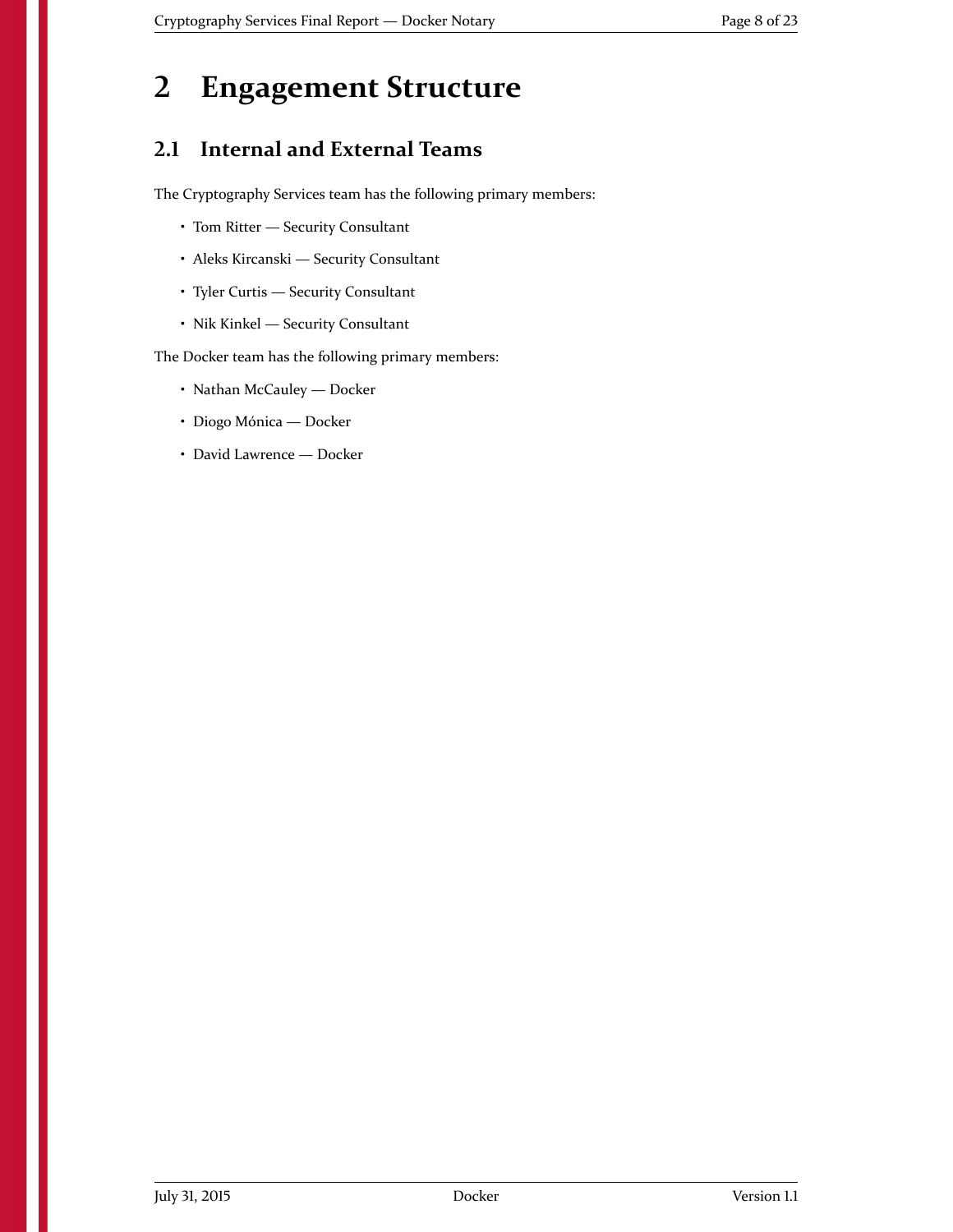#### <span id="page-8-0"></span>**2.2 Project Goals and Scope**

As part of the primary goals of this engagement, NCC Group

- Reviewed cryptographic solutions applied to ensure the integrity of signing in Notary
- Reviewed Notary's reliance on The Update Framework (TUF)
- Reviewed functional and design documentation describing the usage of encryption and verifiers considering both security and functional requirements customized to the particular deployment of these cryptographic implementations
- Analyzed the planned use cases and assurance desired of the system in comparison to the design documents and libraries in use
- Identified other common application vulnerabilities

In more detail, reviewing Notary's cryptographic solutions included verifying encryption/signing algorithms in use, use of secure randomness, key provisioning distribution and management, appropriate cryptographic algorithm parameters, protocol sequences and data flows.

While searching for common application vulnerabilities in client/server, NCC Group performed the following:

- Analyzed any applicable documentation
- Sent malicious data through the user interface and through direct connections to the application
- Attempted to bypass and/or exploit security weaknesses in the authentication and authorization mechanisms
- Searched for the ability to escalate privileges
- Identified security weaknesses that lead to access, unintended application usage, or loss of data integrity
- Performed necessary supplemental research and development activities to support analysis
- Identified and validated potential vulnerabilities
- Prioritized vulnerabilities based on ease of exploit, level of effort to remediate, and severity of impact if exploited
- Identified issues of immediate consequence and recommend solutions
- Developed long-term recommendations to enhance security
- Evaluated the deployment process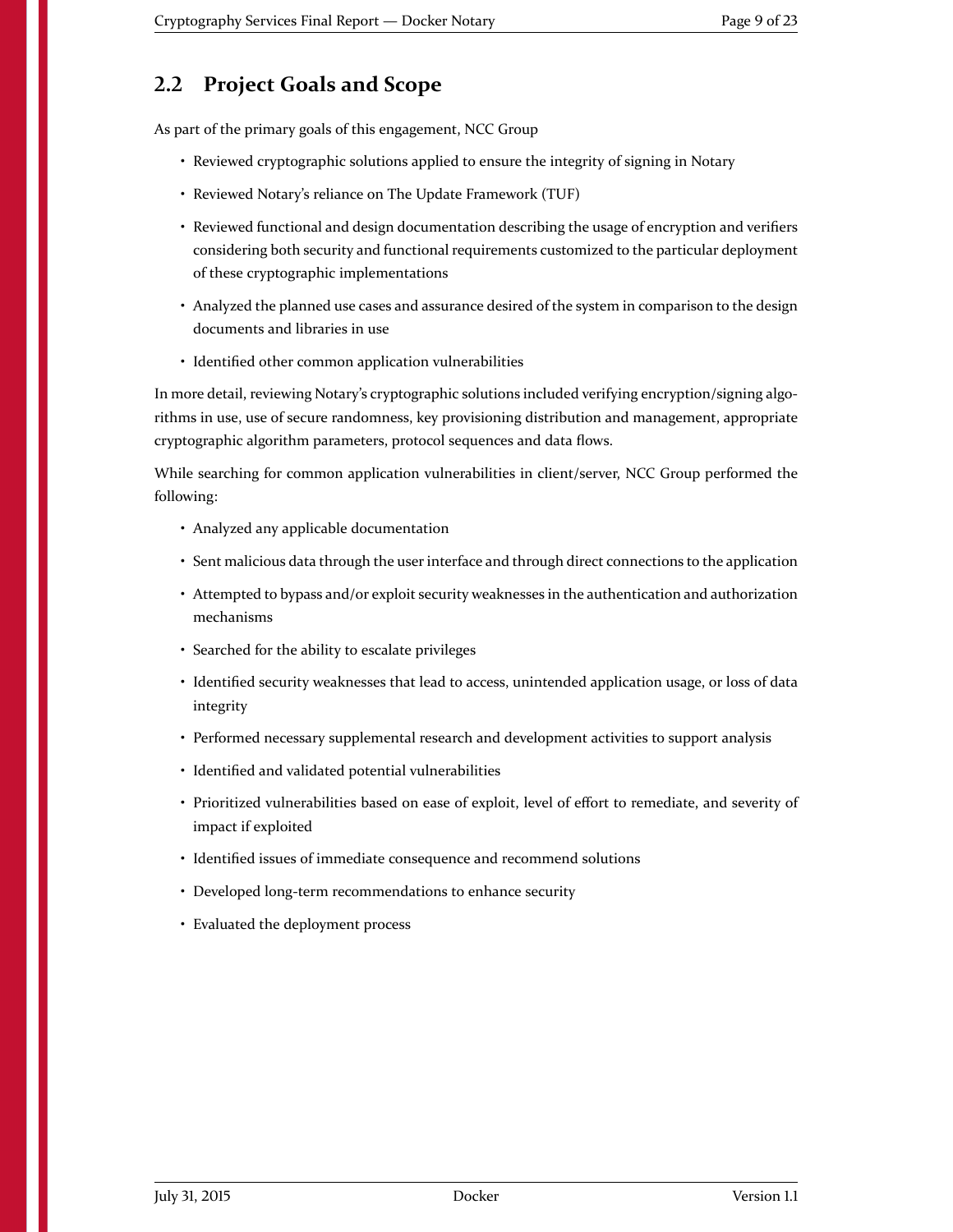## <span id="page-9-0"></span>**3 Detailed Findings**

## <span id="page-9-1"></span>**3.1 Classifications**

The following section describes the classes, severities, and exploitation difficulty rating assigned to each issue that CS identified.

| <b>Vulnerability Classes</b> |                                                                                                                                                                         |
|------------------------------|-------------------------------------------------------------------------------------------------------------------------------------------------------------------------|
| Class                        | Description                                                                                                                                                             |
| <b>Access Controls</b>       | Related to authorization of users, and assessment of rights                                                                                                             |
| Auditing and Logging         | Related to auditing of actions, or logging of problems                                                                                                                  |
| Authentication               | Related to the identification of users                                                                                                                                  |
| Configuration                | Related to security configurations of servers, devices, or software                                                                                                     |
| Cryptography                 | Related to mathematical protections for data                                                                                                                            |
| Data Exposure                | Related to unintended exposure of sensitive information                                                                                                                 |
| Data Validation              | Related to improper reliance on the structure or values of data                                                                                                         |
| Denial of Service            | Related to causing system failure                                                                                                                                       |
| <b>Error Reporting</b>       | Related to the reporting of error conditions in a secure fashion                                                                                                        |
| Patching                     | Related to keeping software up to date                                                                                                                                  |
| <b>Session Management</b>    | Related to the identification of authenticated users                                                                                                                    |
| Timing                       | Related to the race conditions, locking, or order of operations                                                                                                         |
| <b>Severity Categories</b>   |                                                                                                                                                                         |
| <b>Severity</b>              | Description                                                                                                                                                             |
| Informational                | The issue does not pose an immediate risk, but is relevant to secu-<br>rity best practices or Defense in Depth                                                          |
| Undetermined                 | The extent of the risk was not determined during this engagement                                                                                                        |
| Low                          | The risk is relatively small, or is not a risk the customer has indicated<br>is important                                                                               |
| Medium                       | Individual user's information is at risk, exploitation would be bad<br>for client's reputation, of moderate financial impact, possible legal<br>implications for client |
| High                         | Large numbers of users, very bad for client's reputation or serious<br>legal implications.                                                                              |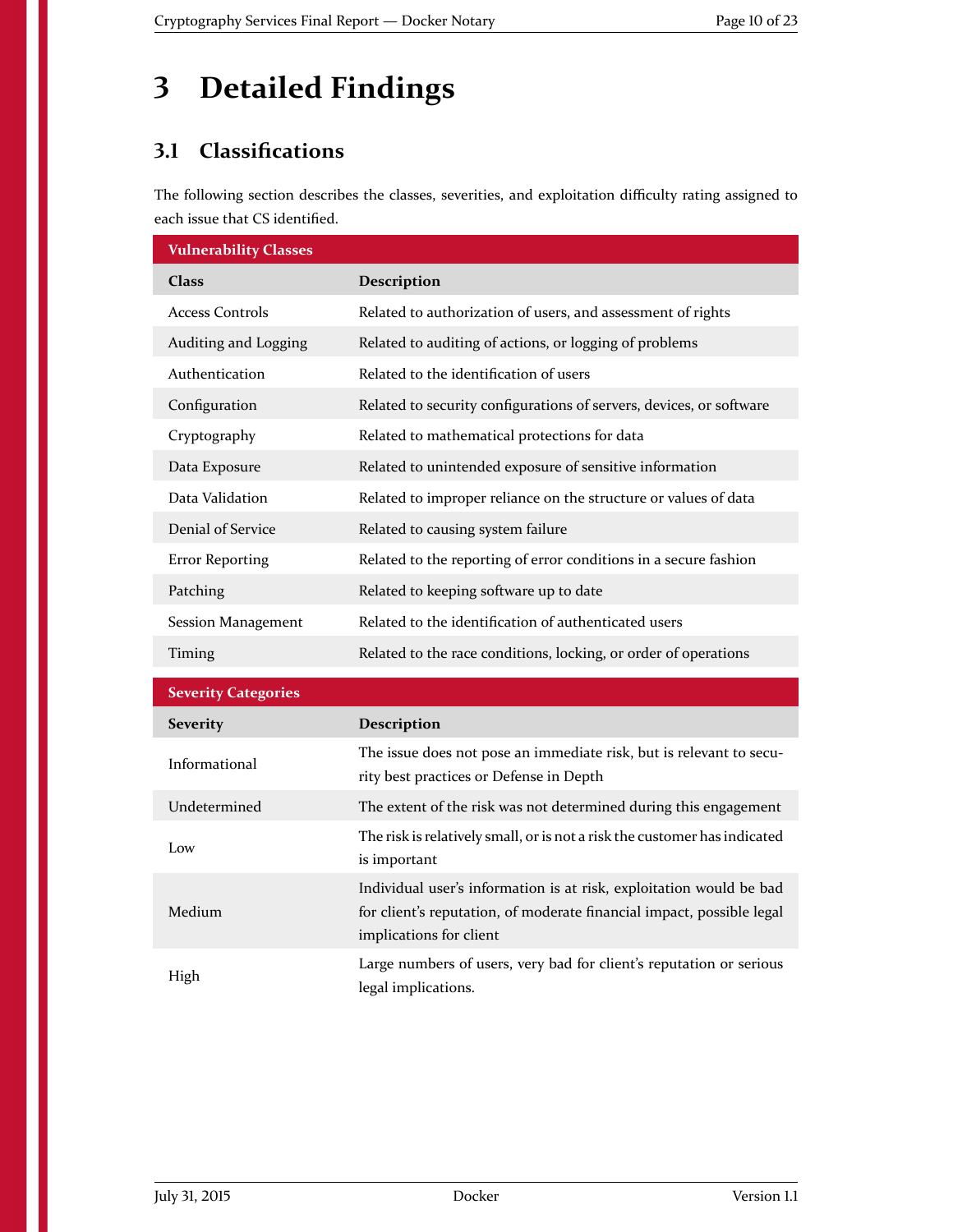| <b>Difficulty Levels</b> |                                                                                                                                                                                             |
|--------------------------|---------------------------------------------------------------------------------------------------------------------------------------------------------------------------------------------|
| <b>Difficulty</b>        | <b>Description</b>                                                                                                                                                                          |
| Undetermined             | The difficulty of exploit was not determined during this engagement                                                                                                                         |
| Low                      | Commonly exploited, public tools exist or can be scripted that ex-<br>ploit this flaw                                                                                                       |
| Medium                   | Attackers must write an exploit, or need an in depth knowledge of<br>a complex system                                                                                                       |
| High                     | The attacker must have privileged insider access to the system, may<br>need to know extremely complex technical details or must discover<br>other weaknesses in order to exploit this issue |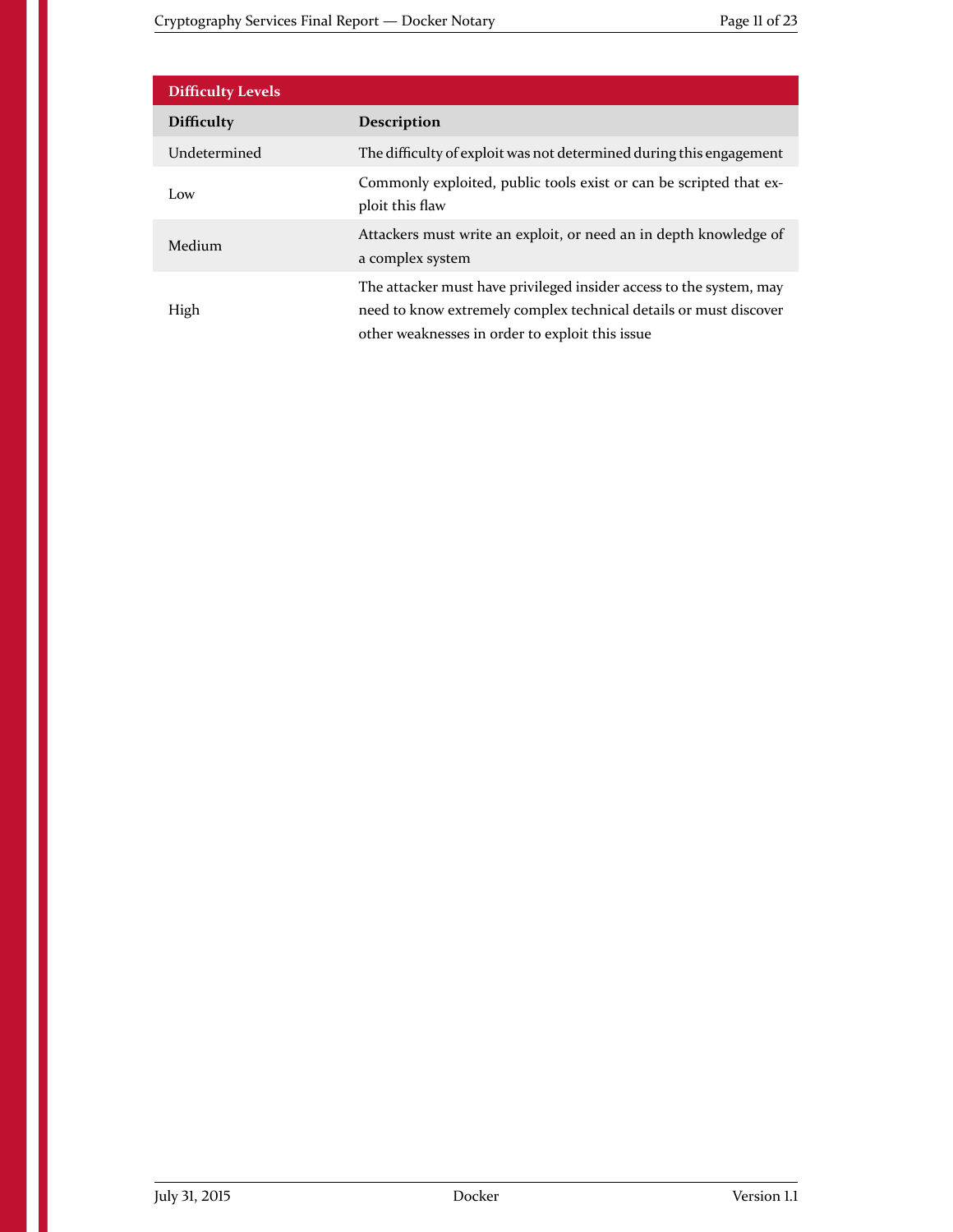## <span id="page-11-0"></span>**3.2 Vulnerabilities**

The following table is a summary of vulnerabilities identified by CS. Subsequent pages of this report detail each of the vulnerabilities, along with short and long term remediation advice.

| Vulnerability                                                                            | <b>Class</b>      | <b>Severity</b> |
|------------------------------------------------------------------------------------------|-------------------|-----------------|
| 1. Signature Algorithm Not Matched to Key                                                | Cryptography      | High            |
| 2. Compromise of Authority Keys Allows Extended<br>Freeze/Compromise                     | Data Exposure     | High            |
| 3. Temporary Access to Timestamp, Snapshot, or<br>Targets Key Enables Persistent Lockout | Denial of Service | Low             |
| 4. Notary Signer Server Lacks Authentication                                             | Authentication    | Low             |
| 5. Secret Data Not Zeroed After Use                                                      | Data Exposure     | Low             |
| 6. HSM PIN supplied via command line                                                     | Configuration     | Low             |
| 7. Named Collections Directory is World Readable                                         | Data Exposure     | Informational   |
| 8. Failure to Load Notary Server TLS Certificate<br>Disables TLS                         | Error Reporting   | Informational   |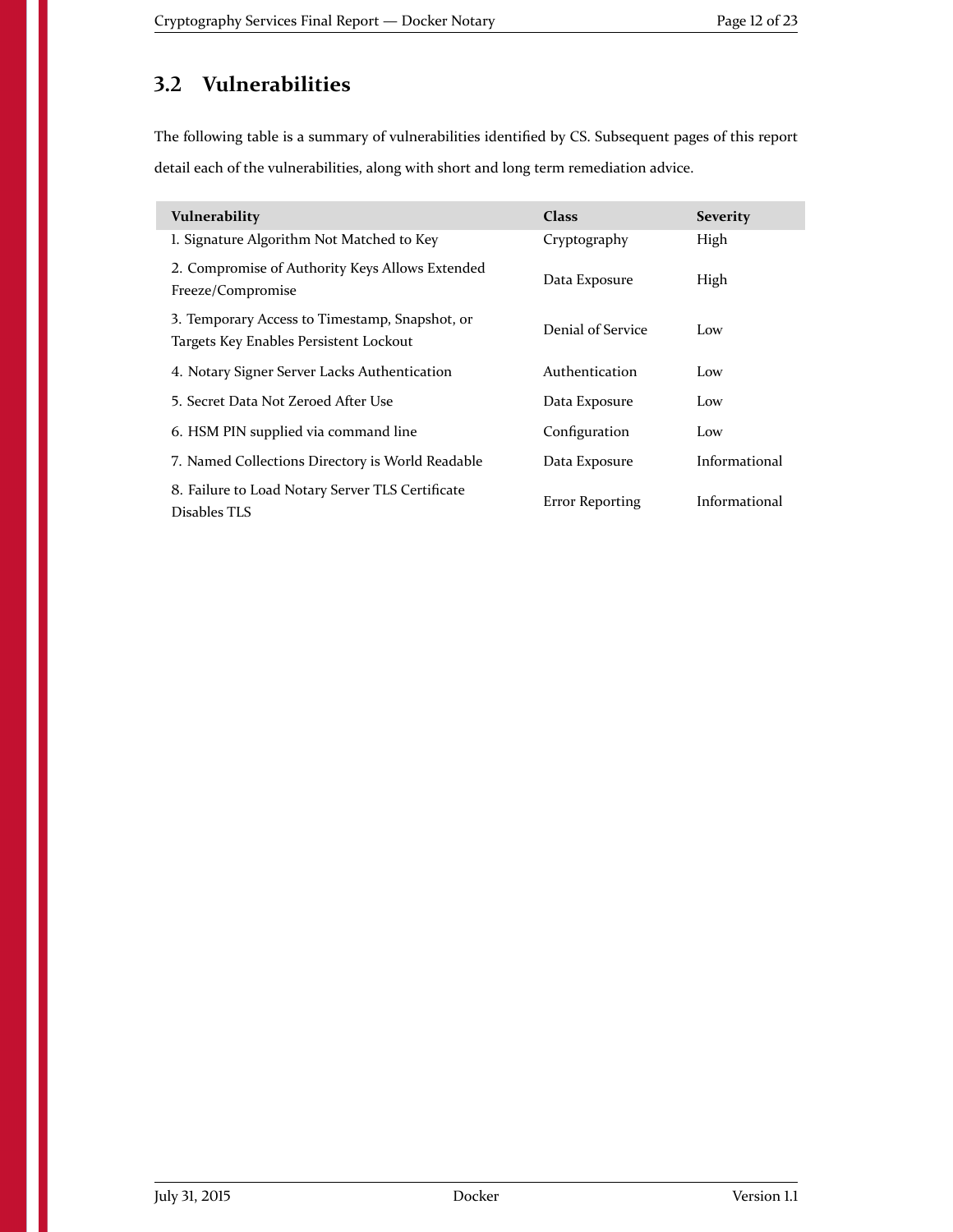## <span id="page-12-0"></span>**3.3 Detailed Vulnerability List**

| <b>1. Signature Algorithm Not Matched to Key</b> |  |
|--------------------------------------------------|--|
|                                                  |  |

**Class:** Cryptography **Severity:** High **Difficulty:** Medium

<span id="page-12-1"></span>**FINDING ID:** CS-DRNT15-1

**TARGETS:**

gotuf/signed/verify.go:VerifySignatures(), gotuf/signed/verify.go:VerifyRoot()

**DESCRIPTION:** In the VerifySignatures and VerifyRoot functions, after a key is retrieved from the database, the attacker-controlled Method attribute (containing the signature algorithm) is used to determine which signature verifier is called. Although the attacker cannot control the key, they may be able to forge a signature when the public key for one algorithm is interpreted as the public key for another. In the individual Key Verifier methods, the Public Key is not consistently checked to assert that it is of the correct type for this verification function.

This type of vulnerability is very similar to an attack on SSL 3.0 described by Wagner and Schneier,<sup>[1](#page-12-2)</sup> where a public key of one algorithm is detected as a public key of another. This flaw was relived in  $2012<sup>2</sup>$  $2012<sup>2</sup>$  and, although less directly related, again in  $2015<sup>3</sup>$  $2015<sup>3</sup>$  $2015<sup>3</sup>$ 

**EXPLOIT SCENARIO:** An attacker changes an RSA-PSS key to claim the ed25519 algorithm. The Ed255 19Verifier does not check that the key is of the correct type, so an attacker interprets the RSA public key as an ed25519 public key, and is able to perform the Elliptic Curve Discrete Log problem to recover the private key. This ed25519 keypair is weak and insecure, but could be used to forge signatures within the context of gotuf.

**SHORT TERM SOLUTION:** Two steps should be taken to address this flaw:

- 1. The attacker-controlled signature method should not be used to look up the verification function, but rather the algorithm for the public key retrieved from the database.
- 2. Each verification function should perform a type-check to assert that it is being called with a key of the correct type.

**LONG TERM SOLUTION:** Consider annotating or hiding the Method field on a Signature to ensure that it is not used in the future – the method should always be retrieved by the trusted public key stored in the database, rather than the attacker-controlled value.

**Note:** Docker resolved this issue during the engagement by adding the checks to the verification functions. The sig method is needed to determine which flavor of signing is expected for the same key type (RSA-PSS vs PKCS#1v1.5)

<span id="page-12-2"></span><sup>1</sup><https://www.schneier.com/paper-ssl.pdf> Section 4.4

<span id="page-12-4"></span><span id="page-12-3"></span><sup>2</sup><http://www.cosic.esat.kuleuven.be/publications/article-2216.pdf> <sup>3</sup><https://weakdh.org/>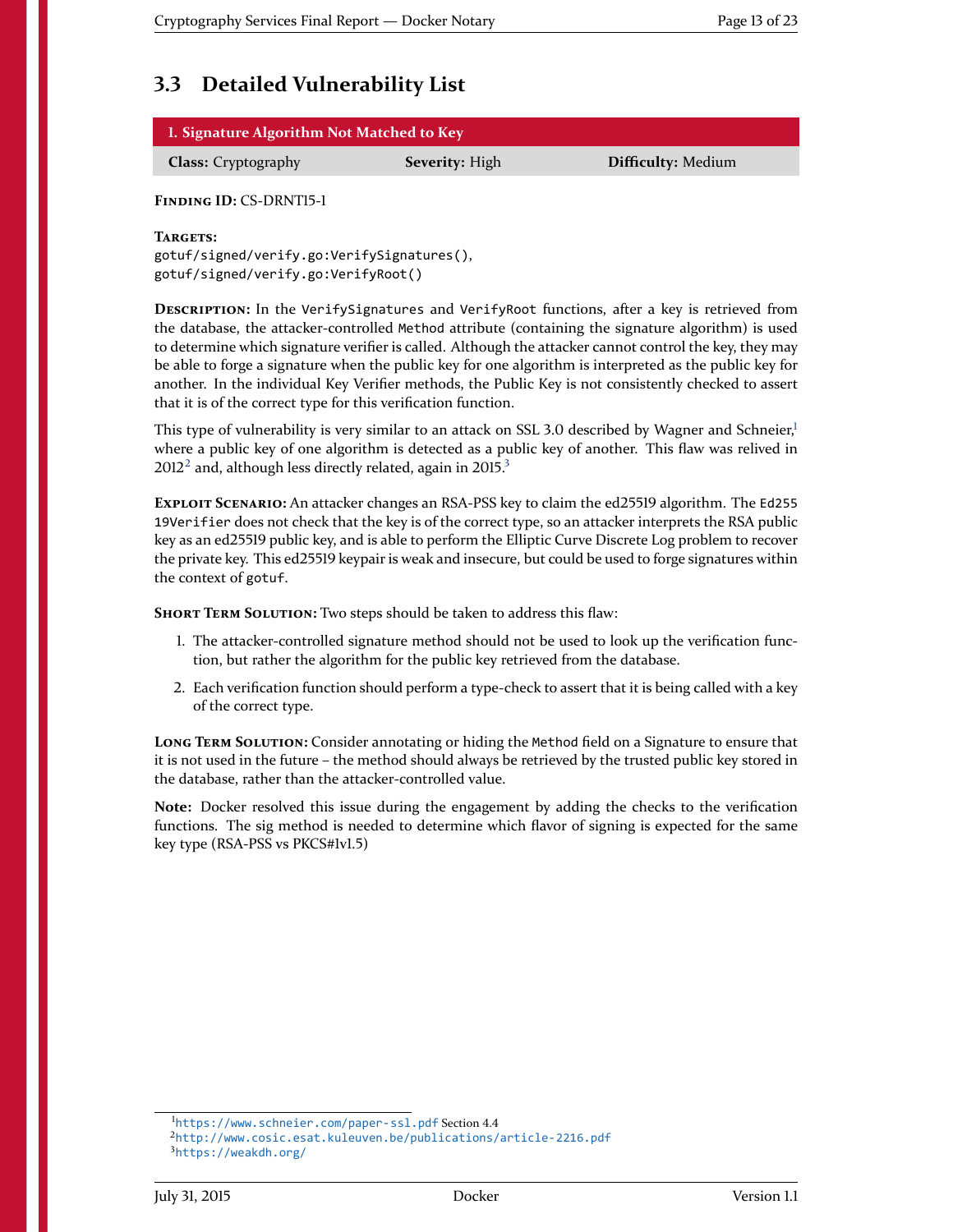| 2. Compromise of Authority Keys Allows Extended Freeze/Compromise |                       |                         |
|-------------------------------------------------------------------|-----------------------|-------------------------|
| <b>Class: Data Exposure</b>                                       | <b>Severity:</b> High | <b>Difficulty:</b> High |

<span id="page-13-0"></span>**FINDING ID:** CS-DRNT15-2

**TARGETS:** gotuf/client/client.go:checkRoot()

**DESCRIPTION:** A root.json file may be used by gotuf after expiry, as long as other files refer to it. If an attacker compromises the other authority keys, they may choose to refer to an expired root.json file that still lists them as the correct keys. The compromise of the other keys cannot be overridden by the root key if the root document is never updated. The checkRoot(), which is in the critical path, contains a comment that the expiry will be checked, but this check is not actually performed.

```
// checkRoot determines if the hash, and size are still those reported
// in the snapshot file. It will also check the expiry, however, if the
// hash and size in snapshot are unchanged but the root file has expired,
// there is little expectation that the situation can be remedied.
func (c Client) checkRoot() error {
  role := data.RoleName("root")
  size := c.local.Snapshot.Signed.Meta[role].Length
  hashSha256 := c.local.Snapshot.Signed.Meta[role].Hashes["sha256"]
  raw, err := c.cache.GetMeta("root", size)
  if err != nil {
    return err
  }
  hash := sha256.Sum256(raw)
  if !bytes.Equal(hash[:], hashSha256) {
    return fmt.Errorf("Cached root sha256 did not match snapshot root sha256")
  }
  return nil
}
```
#### Listing 1: checkRoot()

**EXPLOIT SCENARIO:** An attacker manages to compromise the Timestamp, Snapshot, and Target keys. The legitimate operator is able to observe the key compromise, and produces an updated root.json file to roll the keys, but the attacker produces malicious update files that refer to the old root. json document. The attacker is able to continue this process perpetually even after the root.json document expires. In order to remain a degree of stealth, the attacker could continue to operate the repository as per usual, and may even choose to track upstream development by supplying the user with updates to the software (which contain the attacker's newest update of their rootkit as well).

**SHORT TERM SOLUTION:** Add a check for the expiry of the root document to this function, and if it fails, re-download the root document.

**LONG TERM SOLUTION:** Ensure that expiry checks are performed consistently on all keys and documents.

**Note:** In Docker's deployment, the root.json file expires at the same time as the root key, which does have it's expiration checked. Having a shorter-lived root.json file would enable rolling of the keys if they were compromised, which would not be feasible with a long-lived root.json file. To address the more generic use case, this check was added and confirmed before the completion of the engagement.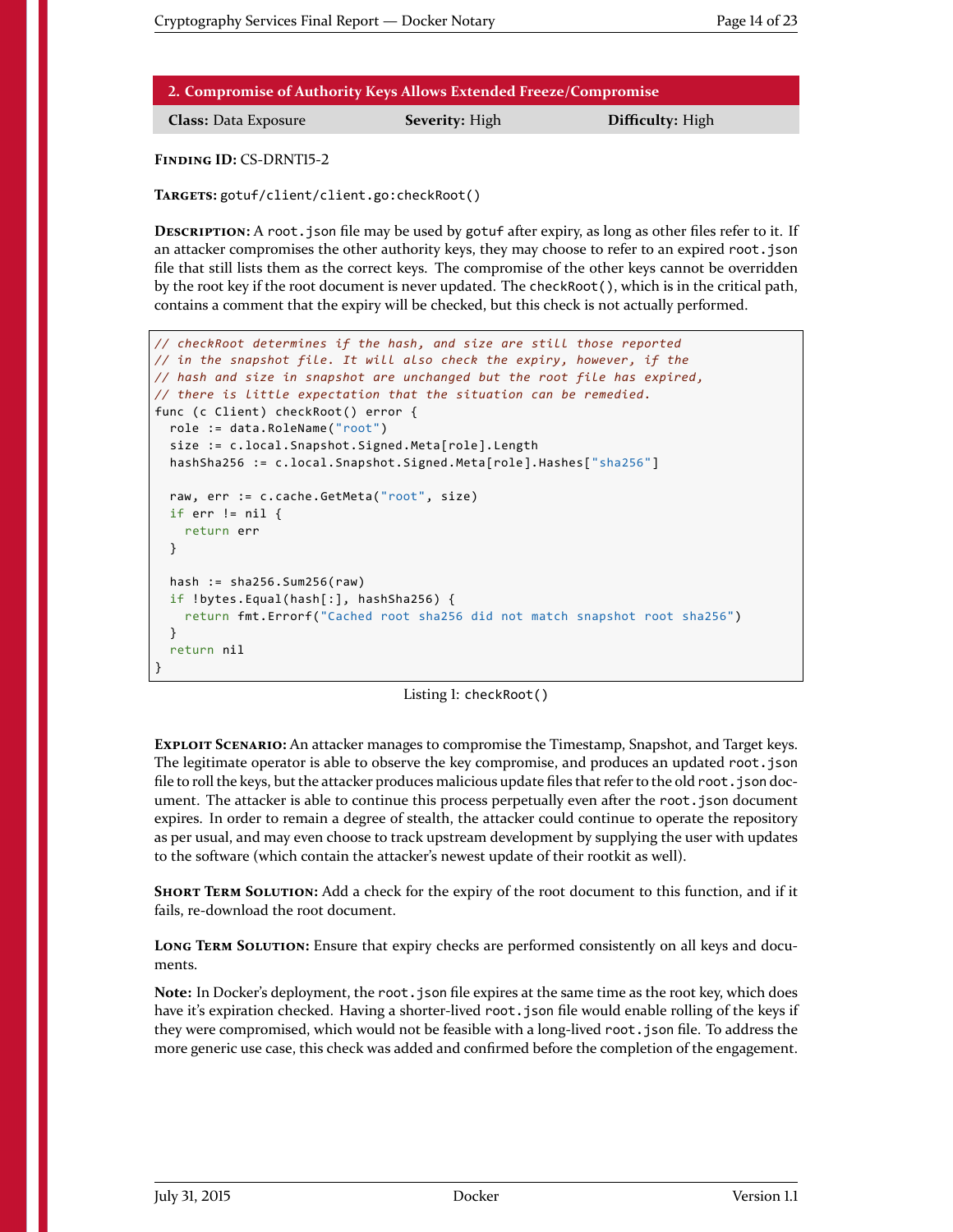|                                 |                      | 3. Temporary Access to Timestamp, Snapshot, or Targets Key Enables Persistent Lockout |
|---------------------------------|----------------------|---------------------------------------------------------------------------------------|
| <b>Class:</b> Denial of Service | <b>Severity:</b> Low | <b>Difficulty:</b> High                                                               |

<span id="page-14-0"></span>**FINDING ID:** CS-DRNT15-3

**TARGETS:** gotuf/signed/client.go:Update()

**DESCRIPTION:** In the Update() function of client.go, if a timestamp, snapshot, or targets error occurs, the Root will be downloaded and the update process restarted. However this only occurs if certain errors occur – if others occur the entire update process aborts. While a network adversary may persistently disrupt network communication, TUF is designed to be resilient in the face of a transient network attacker. However, due to the retry mechanism, a temporary network attacker who also compromises an authority key is able to persistently lock clients out from updating.

If they specify a large version number, the document will be accepted and cached by clients. When the next, legitimate document comes in, it will be rejected with an ErrLowVersion error. This is an unrecoverable error, and gotuf will abort attempting to update without downloading a new Root. The only way to recover from this condition is to specify a document with the old (compromised) authority key and a higher version number (which may be unknown).

```
func (c *Client) Update() error {
        err := c.update()
        if err != nil {
                switch err.(type) {
                case signed.ErrRoleThreshold, signed.ErrExpired, tuf.
                    ErrLocalRootExpired:
                        logrus.Debug("retryable error occurred. Root will be
                            downloaded and another update attempted")
                        if err := c.downloadRoot(); err != nil {
                                logrus.Errorf("client Update (Root):", err)
                                return err
                        }
                default:
                        logrus.Error("an unexpected error occurred while updating TUF
                             client")
                        return err
                }
                logrus.Debug("retrying TUF client update")
                return c.update()
        }
        return nil
}
```
Listing 2: The Update() function, with the affected switch statement

**EXPLOIT SCENARIO:** An attacker compromises the Timestamp Authority key, and signs a document with a version specifying MaxInt32, the greatest Integer that can be processed in golang by gotuf. This version number cannot be exceeded, and thus persistently fails, locking the user out from updating.

**SHORT TERM SOLUTION:** Add the ErrLowVersion error to the retry case. Additionally, when a new Authority key is received, it should allow a one-time reset to 0 of the current version required for that document.

**LONG TERM SOLUTION:** It is likely that the switch should be eliminated entirely to prevent a recurrence of this vulnerability from occurring in the event of a different error.

**Note:** The switch statement was removed and confirmed after the completion of the engagement.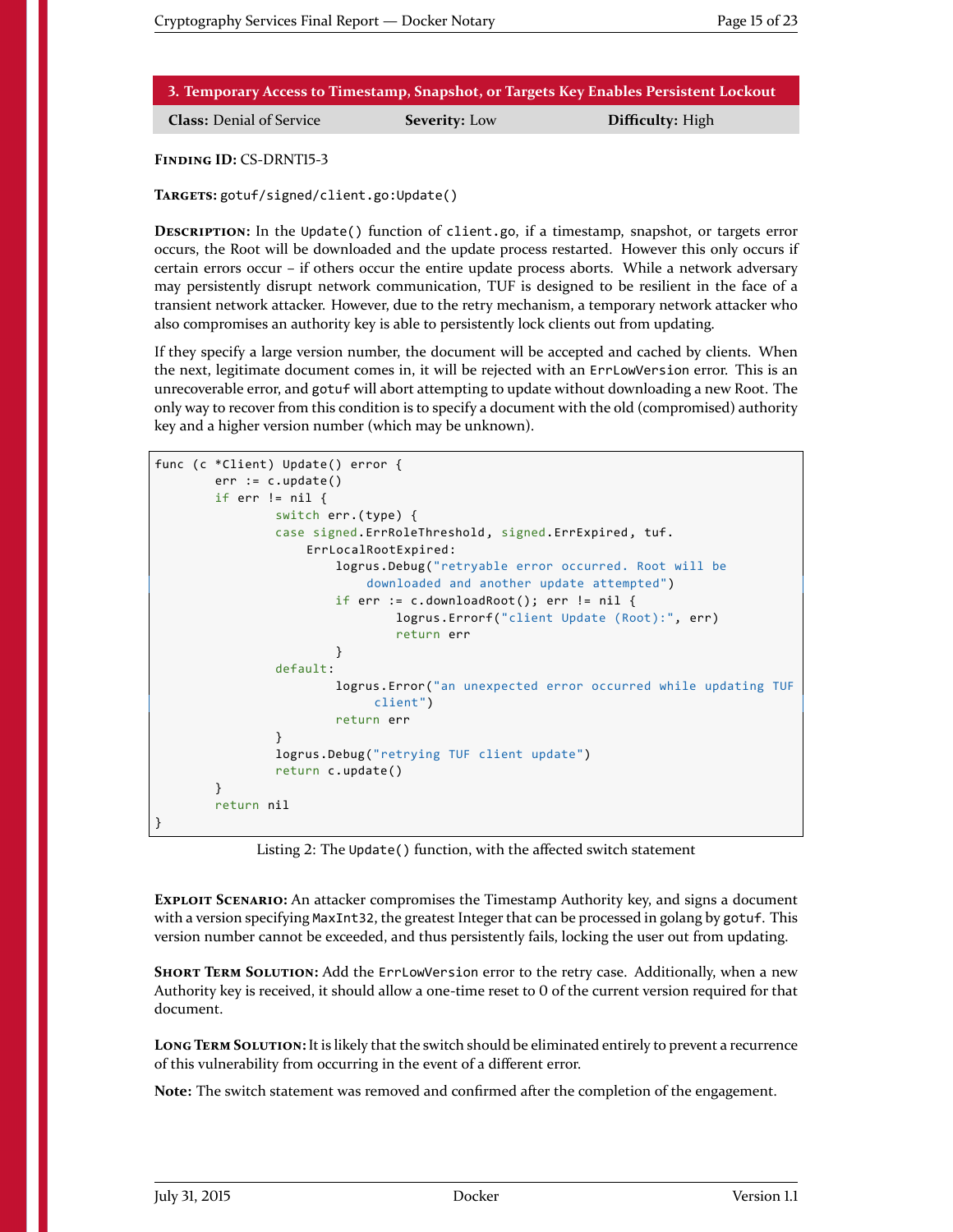| 4. Notary Signer Server Lacks Authentication |  |
|----------------------------------------------|--|
|----------------------------------------------|--|

**Class:** Authentication **Severity:** Low **Difficulty:** Low

<span id="page-15-0"></span>**FINDING ID:** CS-DRNT15-4

**TARGETS:** Notary Signer

**DESCRIPTION:** Notary Signer exposes an API that allows performing operations such as signing by chosen keys, creating/deleting new keys and obtaining info about keys already existing in the database. The service can be seen as a "crypto anchor" in the sense that it adds a level of indirection in the system and allows not keeping the signing keys on the Notary server. This is a good practice, and provided defense-in-depth; as the notary server becomes less privileged - but the minimal signing service should be appropriately secured.

The Notary Signer API currently does not implement any form of authentication, which allows anyone who has network access to the service to sign data with whatever keys are loaded into the signer. Even a rudimentary form of authentication would provide some defense-in-depth for this service, and it is not documented that it should be protected in some way.

**EXPLOIT SCENARIO:** An organization wishes to be at the forefront of Docker security and integration, so its developers deploy Notary and Notary Signer without performing a thorough review of the system. An attacker who has compromised a work-from-home employee scans the internal network and finds the Notary Signer service, and after googling is able to deduce the type of service that is operating. They use it to sign malicious Docker images and masquerade as the organization, causing both the organization and Notary to have embarrassing early coverage in the media.

**SHORT TERM SOLUTION:** To allow for a basic level of protection, add options to run Notary Signer over HTTPS, and support HTTP Basic Authentication with a password specified in a config file. Document the mode of authentication, need to change or set the password, and suggest network-level access controls and other typical hardening in a real deployment.

**LONG TERM SOLUTION:** If Notary Signer is intended to be run by individuals or organizations, improve the documentation to outline the important configuration changes necessary, the appropriate network or infrastructure security requirements, as well as maintenance and logging expectations.

**Note:** CS confirmed with the Development Team that adding authentication is planned in future releases. In the meantime, the service is expected to be firewalled off from the Internet and only accessible by the Notary Server. Due to these reasons, the severity of this finding is reduced to Low.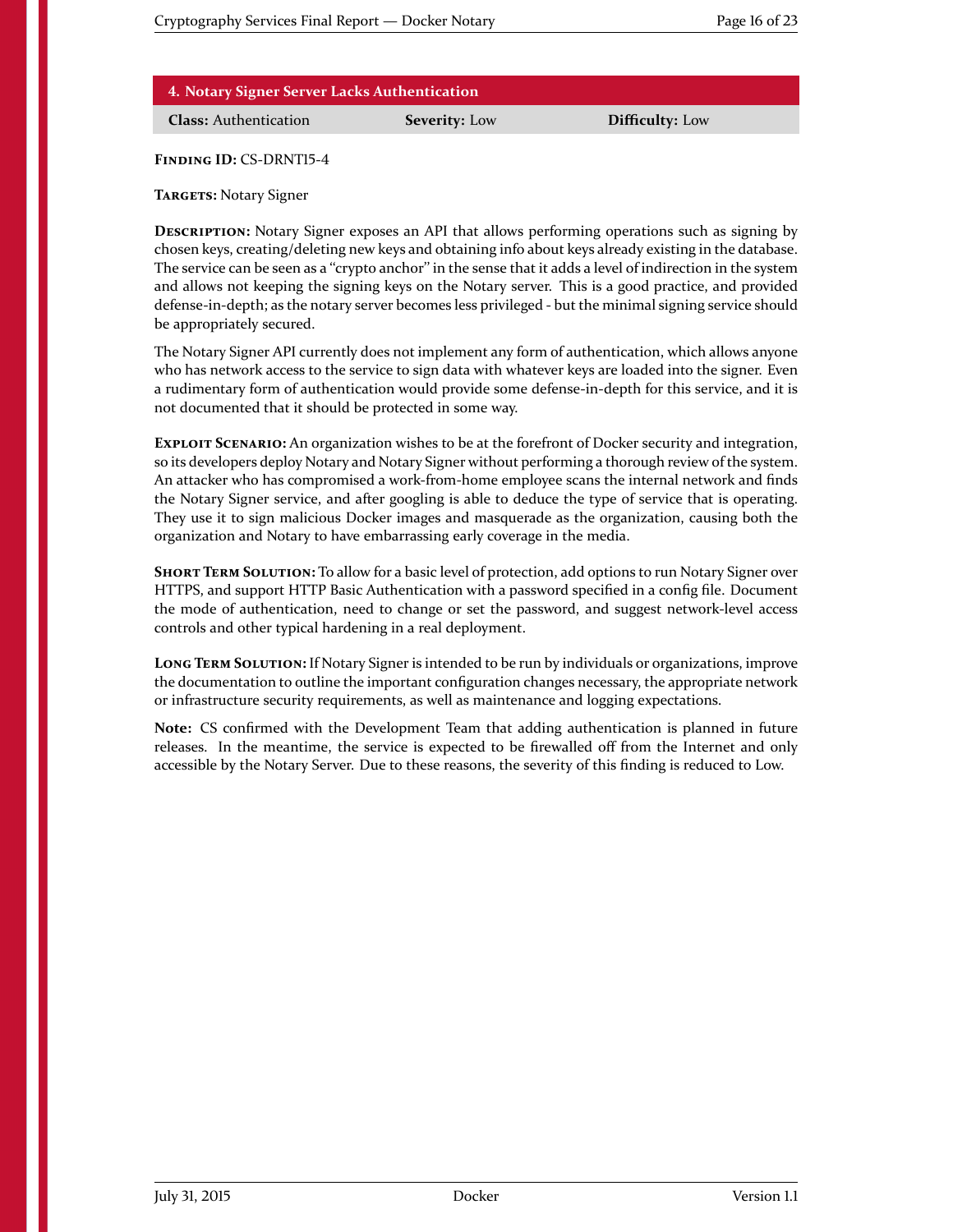| 5. Secret Data Not Zeroed After Use \ |
|---------------------------------------|
|---------------------------------------|

**Class:** Data Exposure **Severity:** Low **Difficulty:** High

<span id="page-16-0"></span>**FINDING ID:** CS-DRNT15-5

**TARGETS:** Notary functions where secret data such as private keys, decryption passphrases, and HSM pins are processed.

**DESCRIPTION:** If memory holding secret data is not explicitly overwritten before being garbage collected, the secret data may stay in memory and remain accessible for an unspecified period of time. Later memory allocations may return the data as uninitialized data.

Information such as private key material and encryption passphrases should be overwritten before the corresponding variables are allowed to go out of scope, and ideally as soon as the data is no longer needed for processing.

```
case data.ECDSAKey:
   privKey, err = trustmanager.GenerateECDSAKey(rand.Reader)
default:
    return "", fmt.Errorf("only RSA or ECDSA keys are currently supported. Found:
         %s", algorithm)
}
if err != nil {
   return "", fmt.Errorf("failed to generate private key: %v", err)
}
// Changing the root
km.rootKeyStore.AddKey(privKey.ID(), "root", privKey)
return privKey.ID(), nil
```
Listing 3: keystoremanager.go:GenRootKey(), key material in privkey not zeroed before garbage collection.

**EXPLOIT SCENARIO:** A developer uses a cloud server shared with other virtual instances to publish application updates using Notary. An attacker discovers an exploit in the underlying virtualization software that allows the attacker to inspect the memory contents of all processes running on the host machine. When the developer uses Notary to publish an update, the developer's private key is decrypted and used to sign the update. The variable storing the private key is not zeroed after use, and the raw key material remains in memory after the signature operation is performed. The attacker inspects the memory of the Notary process, extracts the developer's private key, and publishes a malicious application update.

**SHORT TERM SOLUTION:** Overwrite all sensitive data as soon as it is no longer needed for processing.

**LONG TERM SOLUTION:** Consider using a single mutable data type for all secret data, such as []byte. Add a utility function that overwrites the contents of the data type with zeros, and call this utility function on the variables storing sensitive data immediately after their contents are no longer needed.

}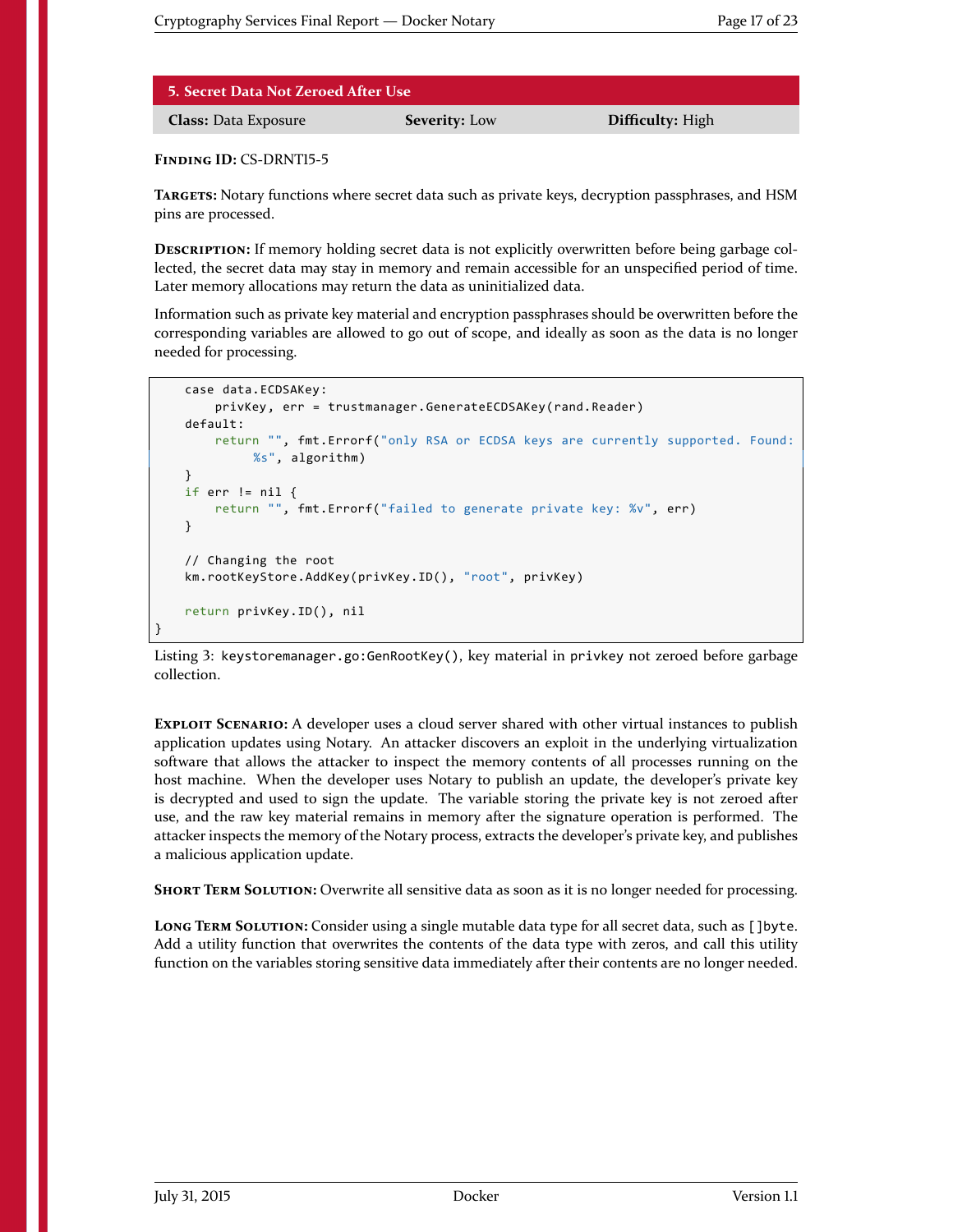| 6. HSM PIN supplied via command line |                      |                        |  |  |
|--------------------------------------|----------------------|------------------------|--|--|
| <b>Class:</b> Configuration          | <b>Severity:</b> Low | <b>Difficulty:</b> Low |  |  |

<span id="page-17-0"></span>**FINDING ID:** CS-DRNT15-6

**TARGETS:** The PIN for the Hardware Security Module (HSM) used by Notary Signer.

**DESCRIPTION:** The Notary Signer exposes a signing service by running an RPC server accessible over HTTPS. The signer can make use of HSM to perform the signing operations. The HSM PIN is passed via the command line, and, as such, is visible to other users on the system (by looking at other processes on the system). Moreover, the PIN remains in shell history logs.

It should be noted that according one of the comments in cmd/notary-signed/main.go, the PIN will be loaded from a config file. Ideally, the signer administrator should enter the PIN every time the same way a passphrase is entered (interactively), without the need to store the PIN in the config file or expose it via an environment variable.

**EXPLOIT SCENARIO:** A local user on the host that is running the notary-signer service runs ps aux and can observe the commands run by root and their command-line arguments. They learn the HSM PIN and are able to authenticate to it to perform operations on the HSM directly. They use this access to exploit one of the documented insecurities ${}^4$  ${}^4$  in PKCS#11 interfaces to extract keys stored in the HSM.

**SHORT TERM SOLUTION:** Instead of passing the PIN via command line, have the user enter the PIN via standard input or retrieve it from a configuration file. If a configuration file is used, warn against non-interactive password use in the system logs, and have Notary check on startup that its permissions allow least access.

**LONG TERM SOLUTION:** Document the threat model, and if protection against local users is desired. If these concerns are considered out-of-scope, mark this and [finding 7 on the next page](#page-18-0) as accepted risks.

**Note:** Docker indicates that no trust is placed in the HSM PIN, and as such, its disclosure does not affect the security of the system.

<span id="page-17-1"></span><sup>4</sup><http://citeseerx.ist.psu.edu/viewdoc/summary?doi=10.1.1.1.3442>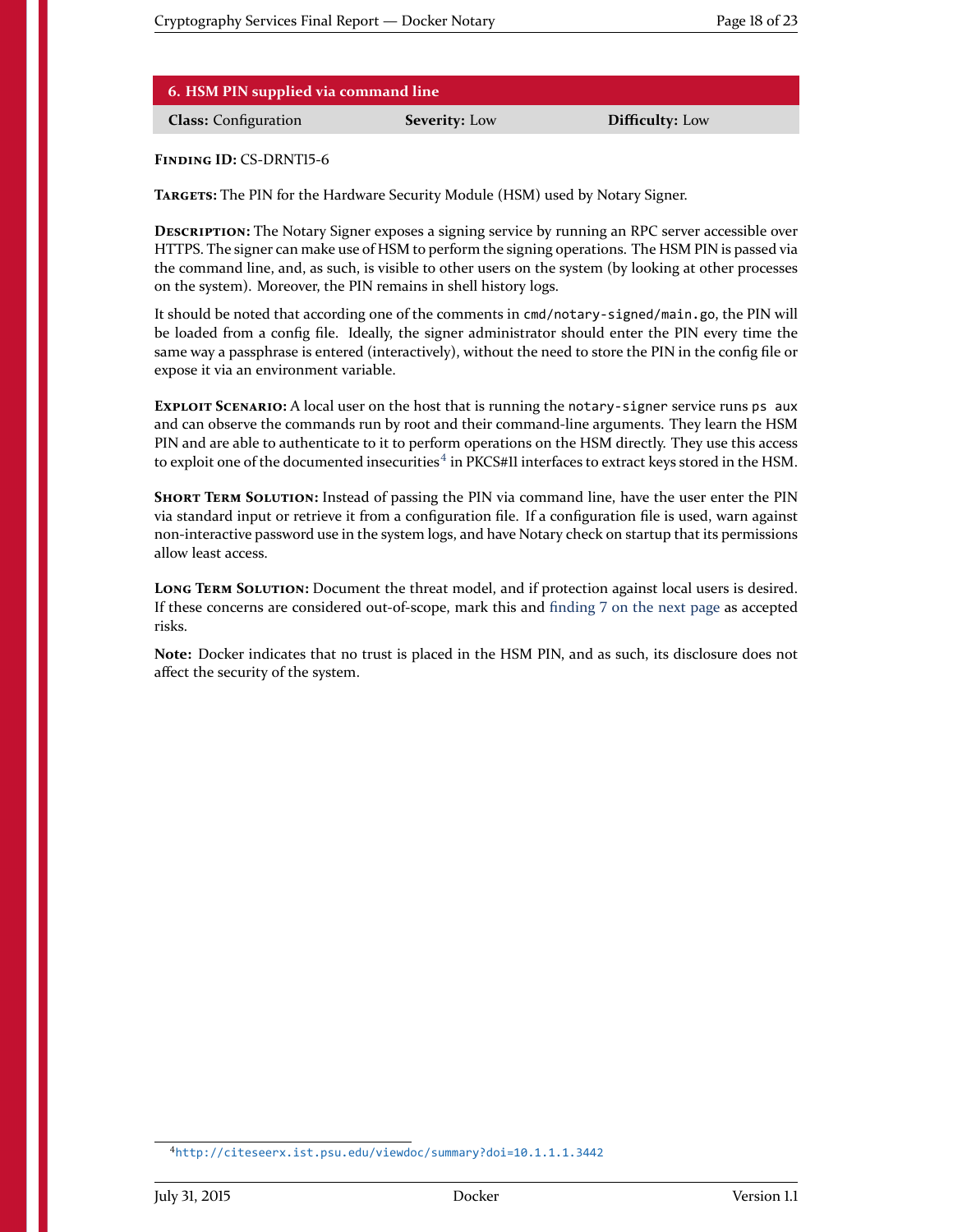#### **7. Named Collections Directory is World Readable**

**Class:** Data Exposure **Severity:** Informational

<span id="page-18-0"></span>**FINDING ID:** CS-DRNT15-7

**TARGETS:** Notary Client

**DESCRIPTION:** The Notary Client uses the ~/.docker directory to store the current state of the Notary client. For example, if a example.com/scripts named collection is initialized, a directory ~/.docker /trust/trusted\_certificates/example.com is created. As ~/.docker/trust/trusted\_certifica tes and its sub-directories are world readable, another user on the system can peek into which named collections were initialized by the original user. It may be desirable to keep these names private to avoid unnecessary information leakage.

Solution: Use the existing private FileMode when creating directories under ~/.docker, rather than visible.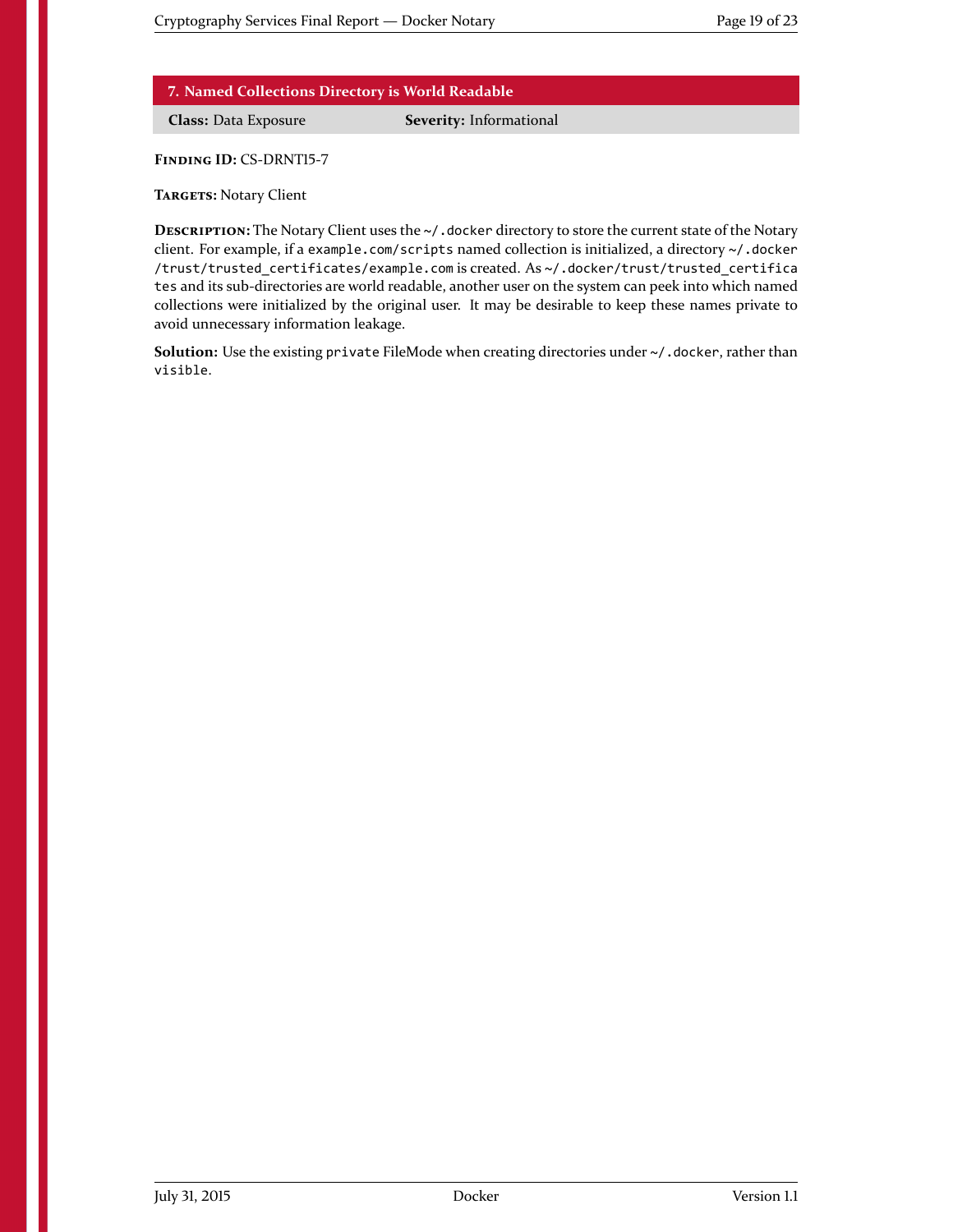**8. Failure to Load Notary Server TLS Certificate Disables TLS**

**Class:** Error Reporting **Severity:** Informational

<span id="page-19-1"></span>**FINDING ID:** CS-DRNT15-9

**TARGETS:** notary/server/server.go:Run()

**DESCRIPTION:** The server's TLS certificate and key pair are loaded in the Run() function of server.go, but if either fails to load for any reason, the server will fail open and will serve plaintext HTTP without TLS. This may mislead users into believing the service is operating normally when that is not the case.

This situation could be triggered in any number of normal situations, such as permissions errors on the private keyfile (such as attempting to run the daemon under a different user than the owner of the key file) or typos in the path to the certificate or key file.

**Solution:** Fall back to HTTP without TLS only when explicit an HTTP configuration indicates so; otherwise raise an error and abort start-up.

<span id="page-19-0"></span>**Note:** This issue was resolved after the completion of the engagement.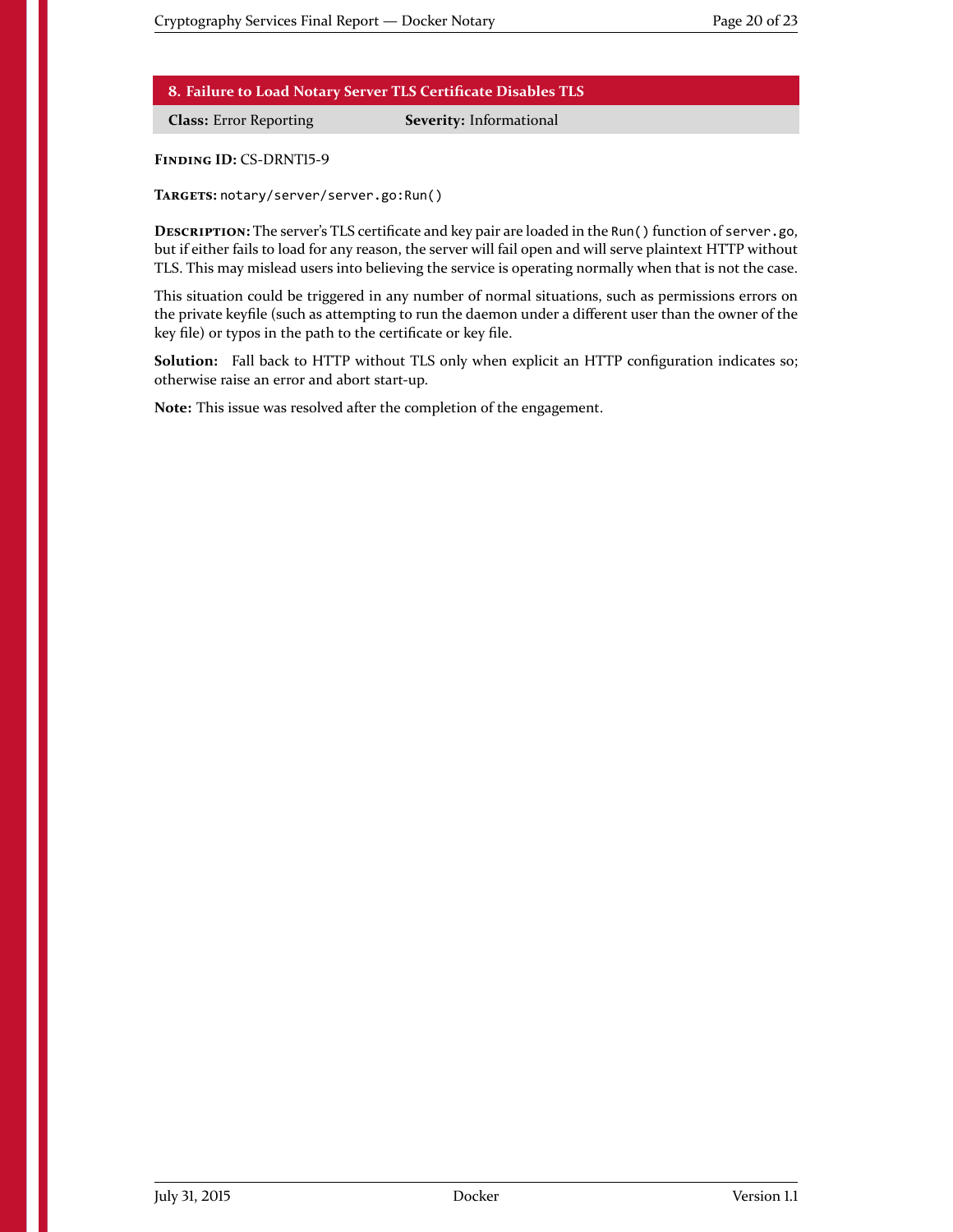## **Appendices**

# <span id="page-20-0"></span>**A Non-Security Suggestions**

During the review, CS documented several suggestions that do not directly pose any security concern, but may be useful in a general-purpose Update Framework library.

#### <span id="page-20-1"></span>**A.1 Defense in Depth**

A few areas were noted where the protocol specification or the implementation could preform some defense-in-depth checks.

- 1. The ValidTUFType function could check that the type is the type expected as well as being some valid type.
- 2. If a client knows about multiple hash algorithms, there is no reason not to validate the documents against the combination of all of them, rather than choosing the first the client knows about. This technique can provide resilience when a hash algorithm weakens.

#### <span id="page-20-2"></span>**A.2 Unusual Self-DoS**

If gotuf were used as a general-purpose library, a user could inadvertently lock themselves out of the system in creative ways. While not strictly necessary, the library could check for and protect against these edge cases.

- 1. If a root rollover occurs, and the new root contains two keys (not one) the "as long as one succeeded" behavior of signed. VerifyRoot allows the second key to get stored in the database without a self-signature. This function could be changed to accept a 'threshold' variable, which on the first invocation would be '1' and on the second invocation would be the length of all-ValidCerts.
- 2. It does not appear that there is any protection against someone foot-gunning themselves and signing a document with a threshold for more keys than are specified. This would prevent any future documents from being accepted, as the threshold can never be met.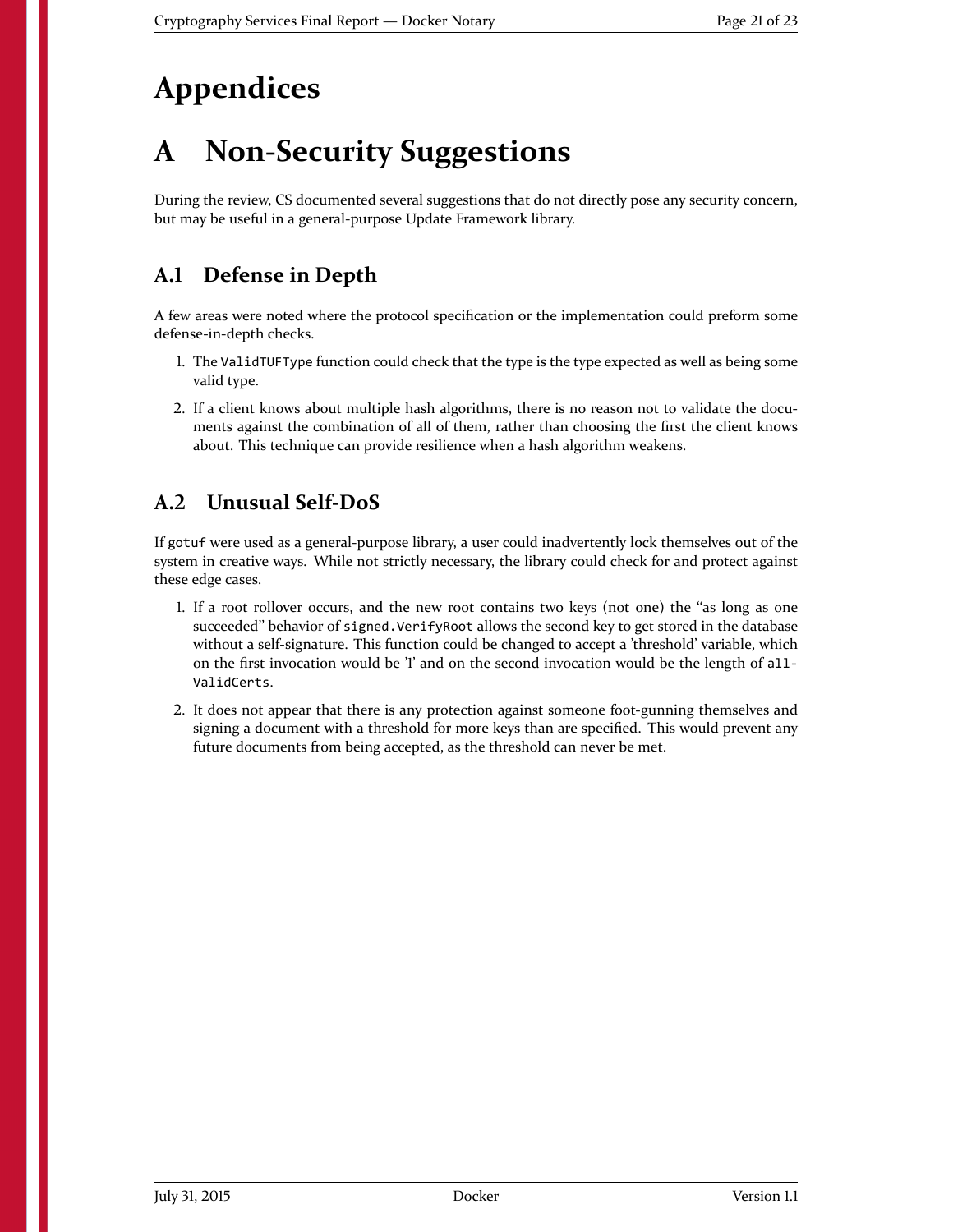## <span id="page-21-0"></span>**B Key Compromise Analysis**

To determine the impact of certain vulnerabilities and their difficulty of exploitation, CS detailed the security mechanisms used to protect each key, as well as the impact of different key compromises. The first list, below, details how each authority key is used and protected. The following table, on the next page, outlines several scenarios of key compromises, different attacker capabilities to perform a man-in-the-middle attack, and whether each scenario allows different types of attacks.

- Timestamp Key this key is administered by Docker. It is kept in a backend service that is designed to be modular, such that it may be protected by a HSM, and so that compromise of any front-end webservers do not lead to compromise of the key. The key is used when a user is authenticated to Docker, thus compromise of a user's account, or any vulnerability that would allow user impersonation may result in the Timestamp key being exercised in an unauthorized manner.
- Snapshot and Target Keys these keys held and administered by the user, and thus compromise of them is largely dependent on the end-user security measured taken by the user. They are password protected, and the Notary applications do not have any options that enable exporting them in a plaintext format.
- Root Key this key is also administered by the user, but Docker strongly recommends that this key be kept offline.